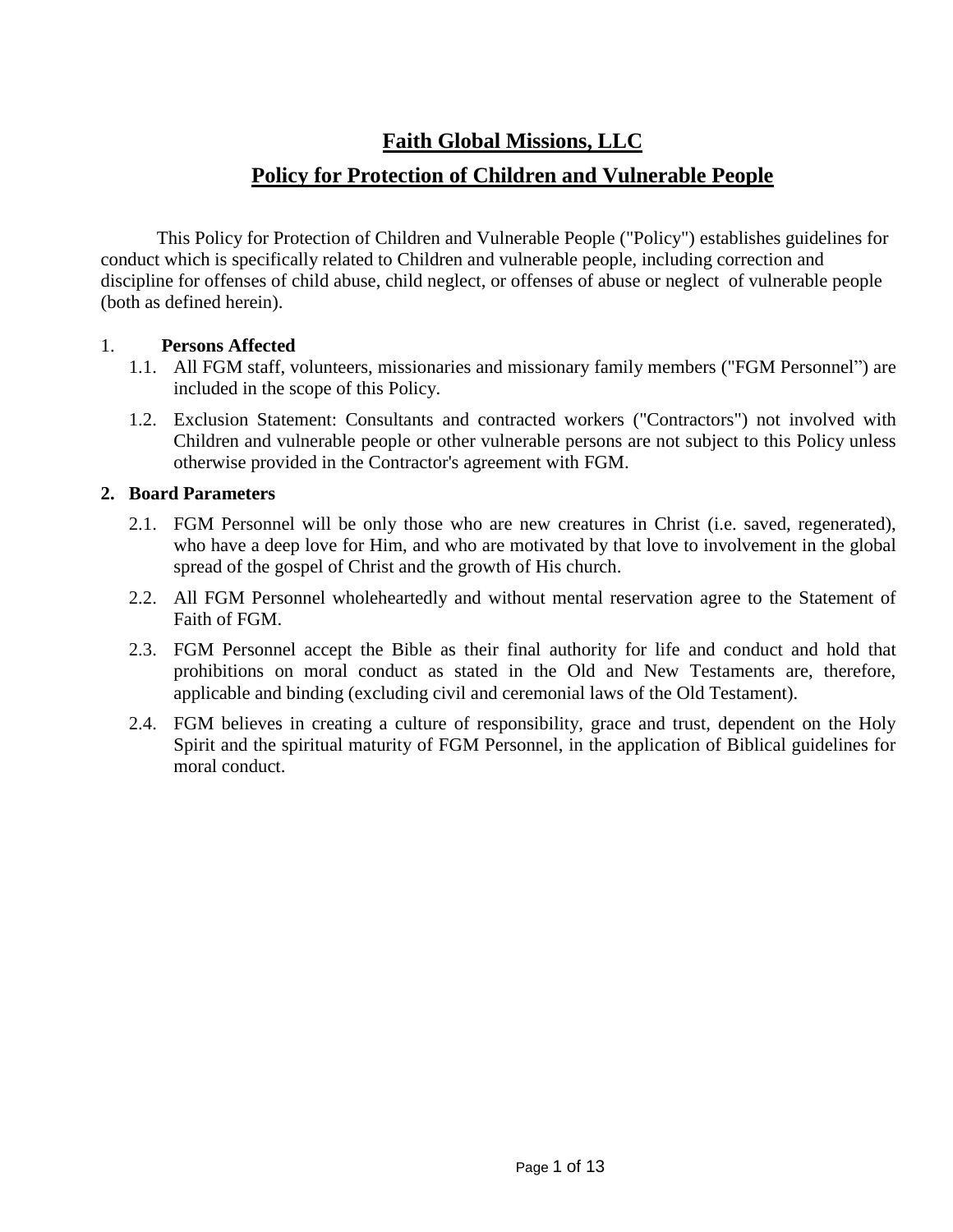## **3. Administrative Policy**

3.1 FGM values boys and girls of all ages and races, and FGM values all people regardless of age and regardless of whether they are healthy or infirm. The Bible teaches that Children are gifts from the Lord and that all adults have the solemn God-given responsibility to care for them properly.The Bible also teaches that believers are to minister to and protect those who are weak and vulnerable.

3.2 FGM belie**v**es that Children and vulnerable people have the right to protection from harm and abuse within the limits of the organization's jurisdiction.

3.3 FGM expects proper moral and ethical conduct toward all Children and vulnerable people.

3.4 FGM recognizes that the reputation of an individual, church, or agency can be seriously harmed by a false report of abuse. Therefore, while protecting Children and vulnerable people as specified herein is FGM's primary goal, FGM will also seek to protect innocent parties.

3.5 Healthy human relationships between adults and Children include expressions of proper care and affection, guided by biblical standards of morality, ethics, and prudence.

3.6 Every person serving with FGM has the privilege of being a role model for the Children with whom they come in contact.

## **4. Definitions**

4.1 Accused. A person (whether an Adult or a Child Perpetrator as described in Section 4.6.1 below) who is alleged to have committed an act of Abuse or Neglect, a serious violation of this Policy or has been charged with a crime involving Abuse or Neglect.

4.2 Administrative Leave. Relieving the Accused of assigned duties pending further notice from the Accused's FGM supervisor. Such leave will be with continuing pay and benefits while an investigation is pending. Provided, however, if there is irrefutable evidence of wrongful conduct worthy of termination, e.g. the Accused confesses to the alleged wrongful acts , or the wrongful acts are caught on video, then any administrative leave will be without pay or benefits.

4.3 Adult. Any person who is eighteen (18) or older.

4.4 Child. Any person under the age of eighteen (18).

4.5 Victim. A Child or vulnerable person who is actually or allegedly the target of Abuse (defined in Sections 4.6 and 4.7), neglect (defined in Sections 4.6.5 and 4.7.3) or inappropriate behavior (defined in Sections 4.6.1 and 4.8.1).

4.6 Child Abuse: The treatment of a Child, often in the context of a relationship of responsibility, trust or power that endangers or impairs the health or welfare of a Child. Child abuse can be perpetrated with or without the consent of the Victim. It can occur in a one-on-one encounter or in a group setting. Child abuse is recognized under four categories: Sexual Abuse (defined in Section 4.6.2), Physical Abuse (defined in Section 4.6.3), Emotional Abuse (defined in Section 4.6.4), and Neglect (defined in Section 4.6.5).

4.6.1 Child-to-Child Cases. Should the Victim and the Accused both be under the age of eighteen, conduct will typically be considered to be Child Abuse if there is a difference based on (i) age (defined as a difference of three or more years (1095 days) between the Victim and the other Child, or (ii) there is a difference in responsibility, trust, or power between them (the nonvictim hereinafter called the "Child Perpetrator"). If neither (i) or (ii) exists, then what would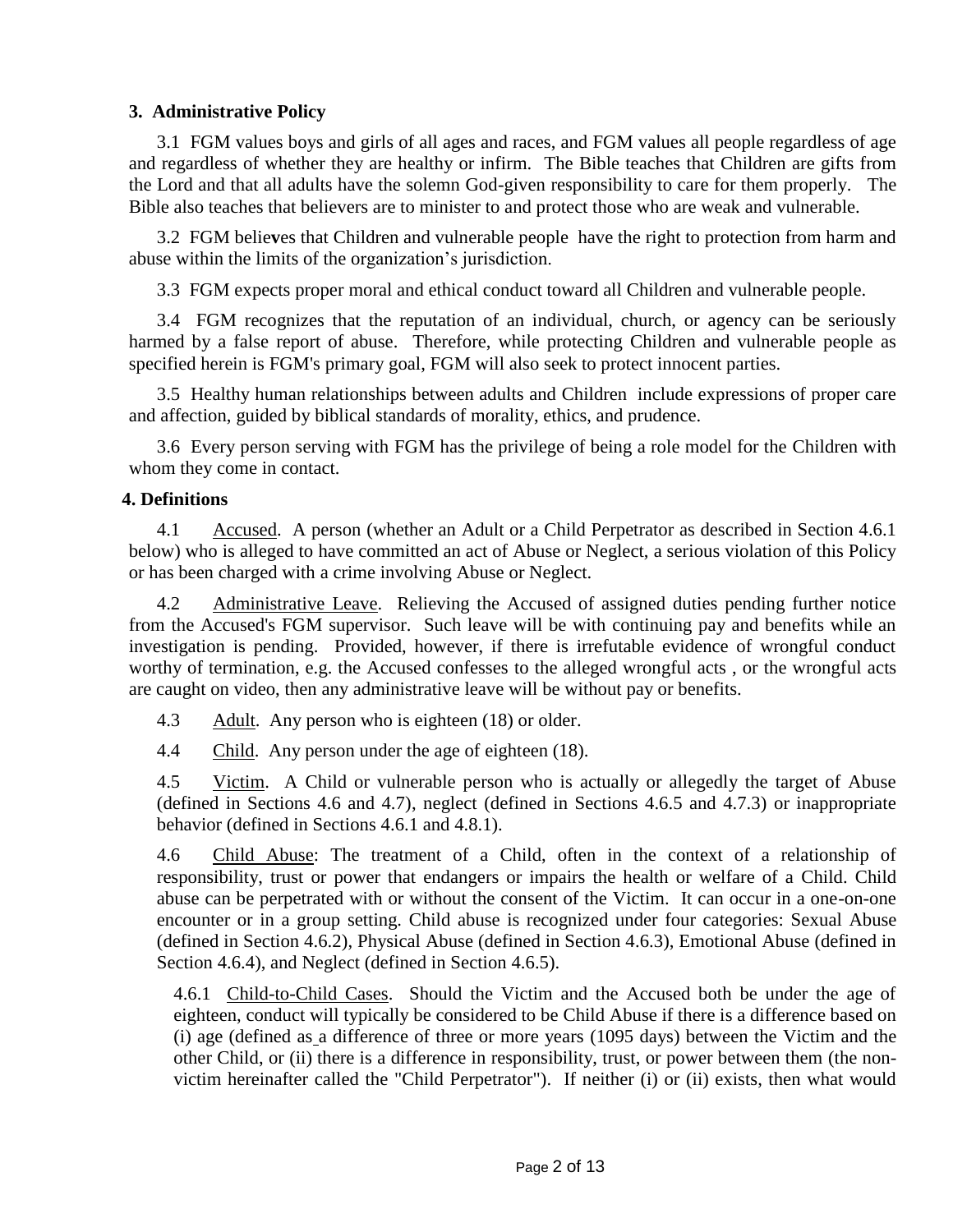normally be defined as Child Abuse will be considered "inappropriate behavior," with an action plan put in place to address the behaviors of concern and their effects.

4.6.2 Sexual Child Abuse is the involvement of a Child in sexual activity with an Adult or another Child (as defined above) which includes but is not limited to:

4.6.2.1 Verbal: Remarks which include sexual threats, solicitation, sexually explicit language (whether in person, on the telephone, via text messaging, or internet), or any verbal expression with the intent to arouse or stimulate.

4.6.2.2 Visual*:* Indecent exposure; showing or taking of suggestive pictures or pornographic material of genitals; or the showing of unclothed persons, any sexual activity or simulated sexual activity such as masturbation or intercourse; and peeping, leering, or staring.

4.6.2.3. Physical Touch: Physical contact (or penetration by penis, fingers, or any other body part or object) with a Victim's clothed or unclothed genitals, pubic area, buttocks, or female breast; or causing a Child to perform any of these acts. Masturbation in front of or to the Victim, rubbing, holding, or kissing for the purpose of sexual gratification.

4.6.3 Physical Child Abuse: Any act which results in a non-accidental physical injury. Such acts may include, but are not limited to: slapping, punching, beating, kicking, biting, shaking, burning, holding under water, pulling hair, or holding against one's will.

4.6.3.1. Physical discipline by a parent of their own Child, such as spanking or paddling, is not considered abuse as long as it is not unreasonably severe corporal punishment.

4.6.3.2. Unreasonably severe corporal punishment of the Child by the Accused would include:

4.6.3.2.1 Actions resulting in physical injury, including bruises (However, it is recognized that a small percentage of Children and vulnerable people bruise very easily, and that fact shall be considered).

4.6.3.2.2 Inconsistent, arbitrary punishment designed not to educate, but to instill fear

4.6.3.2.3 Punishment that is inappropriate for the age of the Child

4.6.3.2.4 Punishment resulting from unreasonable expectations or demands on the Child by the caretaker

4.6.3.2.5 Punishment that is the result of a caretaker losing control during discipline, including discipline being administered in anger.

4.6.4Emotional Child Abuse: Is defined by a pattern of behavior over time that impairs or risks impairing a Child's functioning or development. It includes acts of commission and acts of omission.

4.6.4.1 Acts of commission. Acts of commission may include but are not limited to unreasonable restriction of movement, patterns of belittling, denigrating, screaming, threatening, scaring, humiliating, scapegoating, ridiculing, blaming, sarcasm, discriminating, bullying, hazing, unpredictable responses, constant family discord and double message communication, or other non-physical forms of hostile or rejecting treatment. Another form of unacceptable behavior is the failure or refusal of an Adult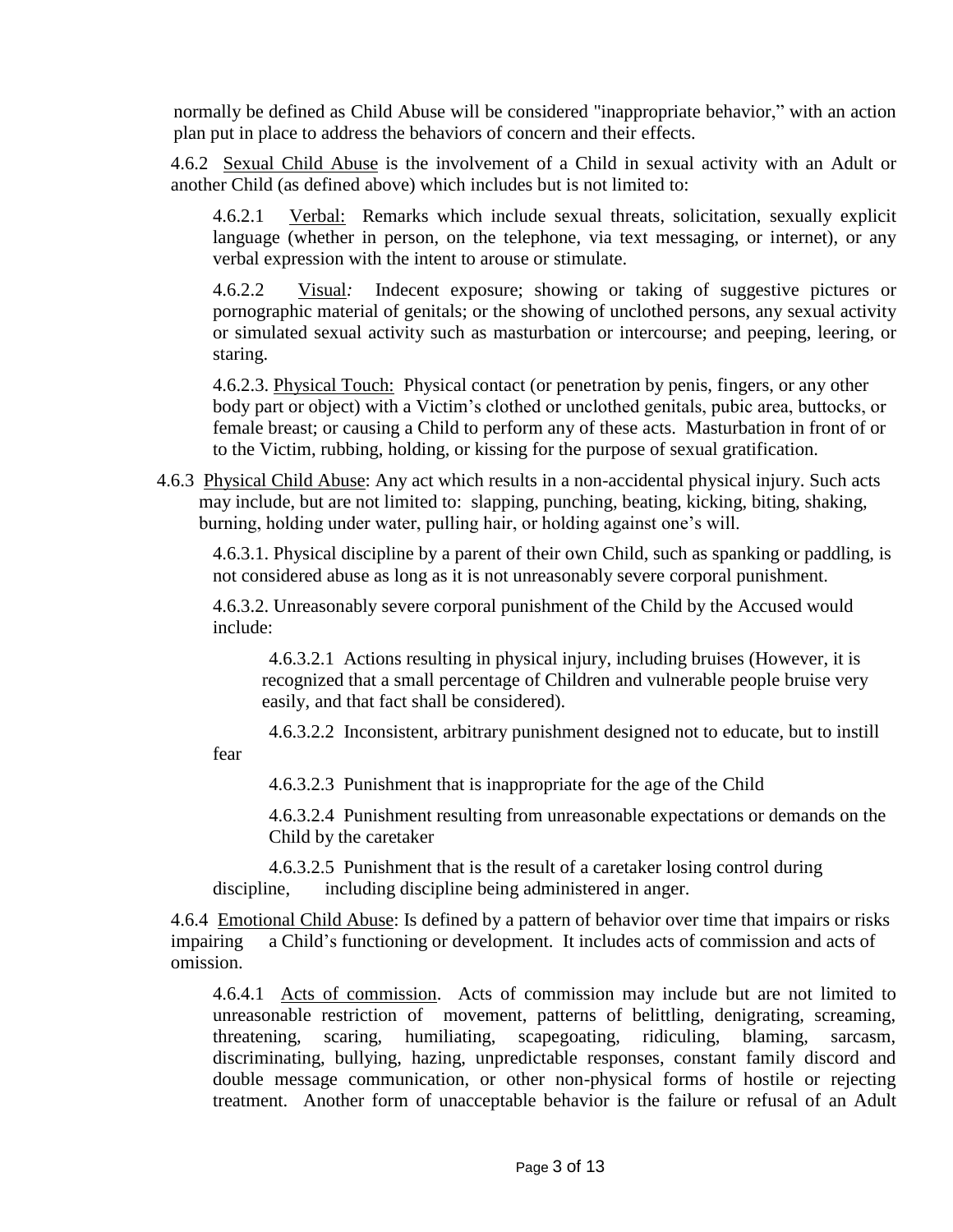exercising temporary or permanent control over a Child, in the context of resources reasonably available to them to provide food, clothing, shelter, basic medical care, education, or emotional and physical security and protection.

4.6.4.2 Acts of omission: Emotional abuse includes the failure to provide a developmentally appropriate and supportive environment, including the availability of a primary attachment figure, so that the Child can develop a stable and full range of emotional and social competencies commensurate with her or his personal potentials and in the context of the society in which the Child dwells.

4.6.5 Child Neglect: Child neglect is the failure of an Adult to provide for the development of the Child in all spheres: health, education, emotional development, nutrition, shelter, and safe living conditions, in the context of resources reasonably available to the family or caretakers, and causes or has a high probability of causing harm to the Child's health or physical, mental, spiritual, moral, or social development. This includes the failure to properly supervise and protect Children and vulnerable people from harm as much as feasible. Neglect also includes depriving a Child of the Child's basic needs of food, clothing, warmth and shelter, emotional and physical security and protection, medical and dental care, cleanliness, education, and supervision.

## 4.7 \_Abuse or Neglect of a Vulnerable Person.

4.7.1 "Vulnerable persons" or "vulnerable people" are adults who: (a) are functionally, mentally, or physically unable to care for themselves; OR (b) have a court-appointed guardian; OR (c) have a developmental disability; OR (d) live in nursing homes, adult family homes, boarding homes, or any other facility; OR (e) get services from home health, hospice, or home care agencies.

4.7.2 "Abuse of a vulnerable person" means willful or non-accidental action or inaction that abuses or harms a vulnerable person. The abuse or harm of vulnerable people can be: physical or mental injury; unreasonably being held somewhere against their will; intimidation; sexual abuse; mental abuse; physical abuse; exploitation; or abandonment.

4.7.3 "Neglect of a vulnerable person" is when a person or agency with a duty to care for a vulnerable person acts (or fails to act) in a way that results in the vulnerable person not getting care needed to maintain his/her physical or mental health.

4.7.4 "Exploitation of a vulnerable person" is when an abuser illegally or improperly uses a vulnerable person or the vulnerable adult's income/resources, including trust funds or bank accounts, for the abuser's profit or advantage.

4.7.5 "Abandonment of a vulnerable person" is when a person or agency with a duty to care for a vulnerable adult acts (or fails to act) in a way that leaves the vulnerable adult unable to get needed food, clothing, shelter, or health care.

#### 4.8 Inappropriate Behavior.

 4.8.1 "Inappropriate behavior" is wrongful conduct that violates any code of behavior established by FGM, or is contrary to morality or integrity as established in the Bible,that, while serious in nature does not meet FGM's definition of Abuse or Neglect

## **5. Responsibility**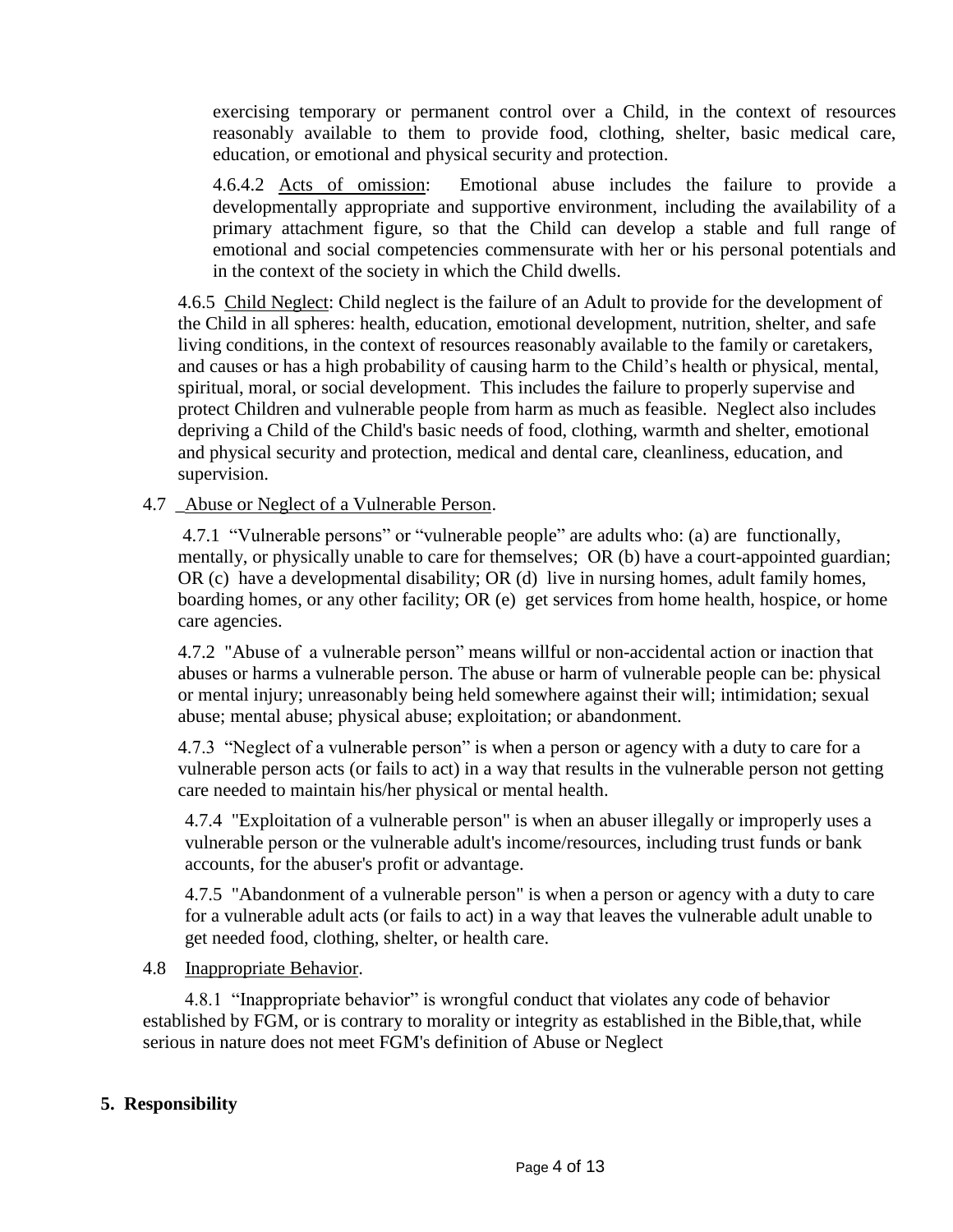7.1 FGM's Managing Director is responsible for overall enforcement of this Policy.

#### **6. Procedures**

6.1 Screening**.** FGM takes the following steps in order to use its best efforts to screen out Child abusers:

6.1.1 Job Descriptions. All FGM job descriptions require that the person comply

with the requirements of this policy and any other policies of FGM relating to conduct.

6.1.2. Written Applications. Written applications for all FGM Personnel positions in which the applicant will work with Children and vulnerable people require the

applicant to disclose his or her:

6.1.2.1 Specific history of employment and volunteer work with Children and vulnerable people;

6.1.2 .2 Answers to questions related to inappropriate behavior or abuse of Children and vulnerable people.

6.1.3 References. FGM requires at least three written references for all applicants who will be working with Children and vulnerable people, and has developed a set of reference inquiries which are designed to obtain information regarding past problems with Children and vulnerable people;

> 6.1.4. Interviews. FGM conducts interviews (including at least one face to face) with all applicants and has developed a standard set of inquires about past experience with Children and vulnerable people;

6.1.5 Background Checks. FGM requires background checks for all FGM Personnel, including criminal records checks and similar appropriate background checks relating to any conviction involving abuse of Children and vulnerable people, youth or adults.

6.1.6 Zero Tolerance. FGM does not employ or accept as a volunteer, anyone with a prior conviction for, or a history of, Child Sexual Abuse or related offenses, or sexual abuse of a vulnerable person, during his/her adult life. FGM does recognize the biblical principles of repentance, forgiveness, progressive sanctification, spiritual growth and the "new man." Yet because the consequences of a mistake in evaluation can be so serious, FGM elects to err on the side of overprotection rather than underprotection of children and vulnerable people.

## 6.2. Training.

6.2.1 FGM Personnel Training

8.2.1.1 Initial Training. All FGM Personnel receive FGM's Child Protection Training as a part of the Orientation Training which is a condition of their engagement with FGM.

8.2.1.2 Ongoing Training. In addition, all FGM Personnel are required to take FGM's Child Protection Training on an annual basis as a condition to continued engagement by FGM.

6.2.2 Record Retention for Training Compliance. FGM maintains records evidencing that FGM Personnel (and others required to abide by this Policy where applicable) have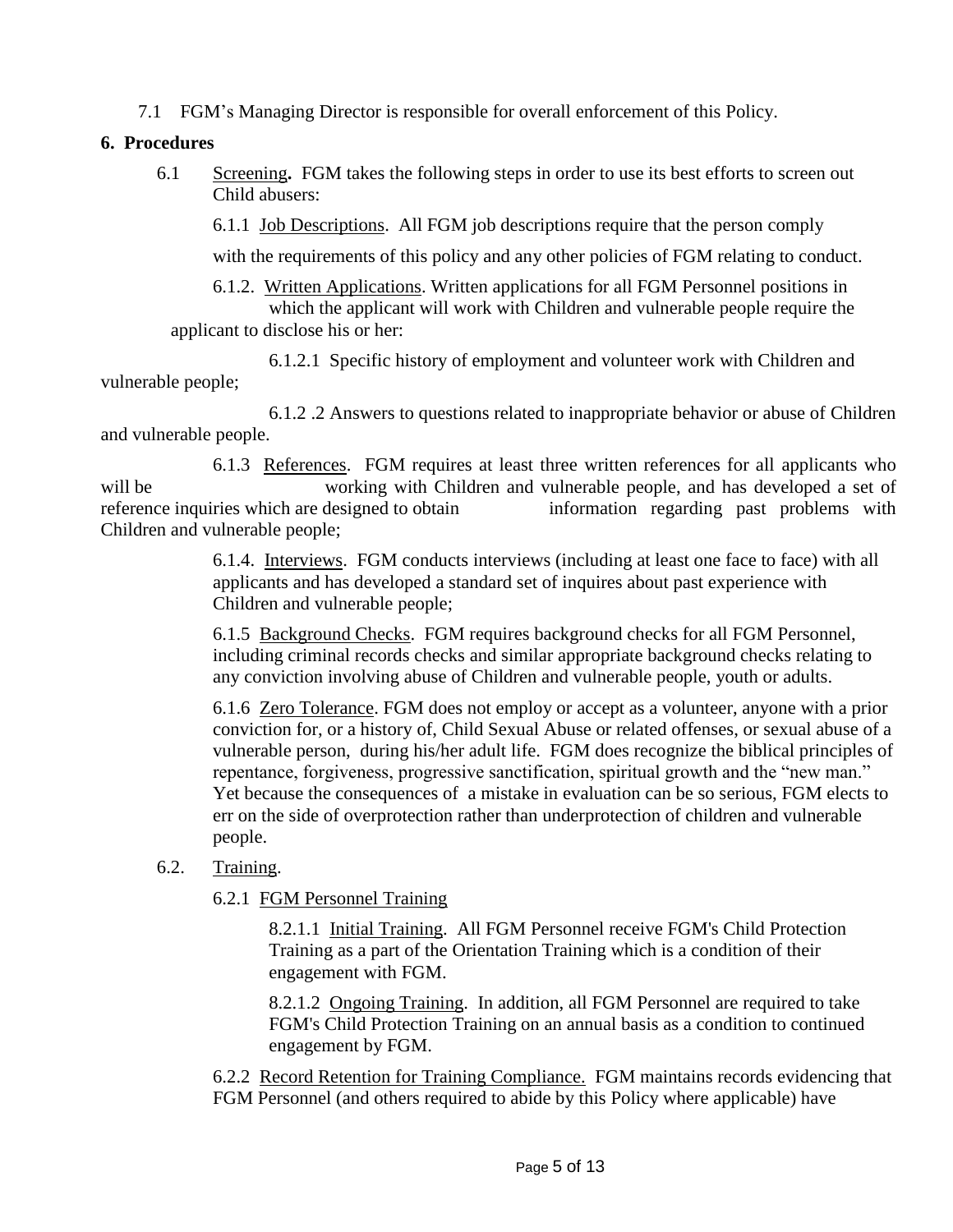reviewed and acknowledged receipt of this Policy and have completed the Initial and Ongoing Training.

- 6.3. Code of Conduct**.** The following are guidelines for working with Children and vulnerable people which are designed to reduce risk though minimizing isolation, maintaining modesty, using appropriate displays of affection, increasing accountability, and balancing power and control:
	- 6.3.1 Minimizing Isolation and Compromised Positions. When working with Children:

6.3.1.1 Visibility. In order to avoid even the appearance of impropriety Adults should use best efforts at all times to be visible to others when with a Child.

 6.3.1.2 Avoiding Isolation. Whenever possible, the Adult should avoid isolation with a single Child by remaining in the presence of a minimum of two non-related Adults, or at least two Children.

6.3.2 Modesty. An Adult should maintain modesty at all times by:

6.3.2.1 Refraining from being alone with a Child at a time when either the Adult or the Child is changing clothes, or otherwise less than fully clothed.

6.3.2.2 Being careful not to intrude into a Child's privacy, unless absolutely necessary to monitor the health and safety of the Child.

6.3.2.3 Maintaining the Adult's own privacy, and refraining from freely discussing with a Child any sensitive subjects or unnecessary details about the private life of the Adult.

6.3.2.4 Maintaining separate sleeping and changing areas for girls and boys, and refraining from sleeping in the same bed with a Child, other than the Adult's own Children.

## 6.3.3 Displays of Affection.

6.3.3.1 Touch. Proper touches are an important means of demonstrating our love and concern for the Children and vulnerable people and youth in our ministries. However touch should be: public rather than secretive; in response to the need of the Child or vulnerable person, not the Adult; and only with permission of the Child or vulnerable person. Regardless of background or culture, inappropriate touching includes, but is not limited to: touching or tickling Children or vulnerable people under their clothing; giving wedgies or pink bellies; touching buttocks, genital areas, the inner thighs or the female chest; or any touching described as abuse elsewhere in this Policy.

6.3.3.2 Acceptable Signs of Affection. The following are appropriate signs of affection: verbal praise; side hugs, pats on the shoulder, back, or head; and holding young Children.

6.3.3.3 Unwelcomed Affection. Some Children and vulnerable people come from backgrounds in which wholesome affection is not openly displayed, and therefore such Children and vulnerable people may be uncomfortable with even a genuine and wholesome display of affection. Personnel must be sensitive to these differences and use discretion and wisdom to avoid any affection that may be misinterpreted or which may make a Child uncomfortable.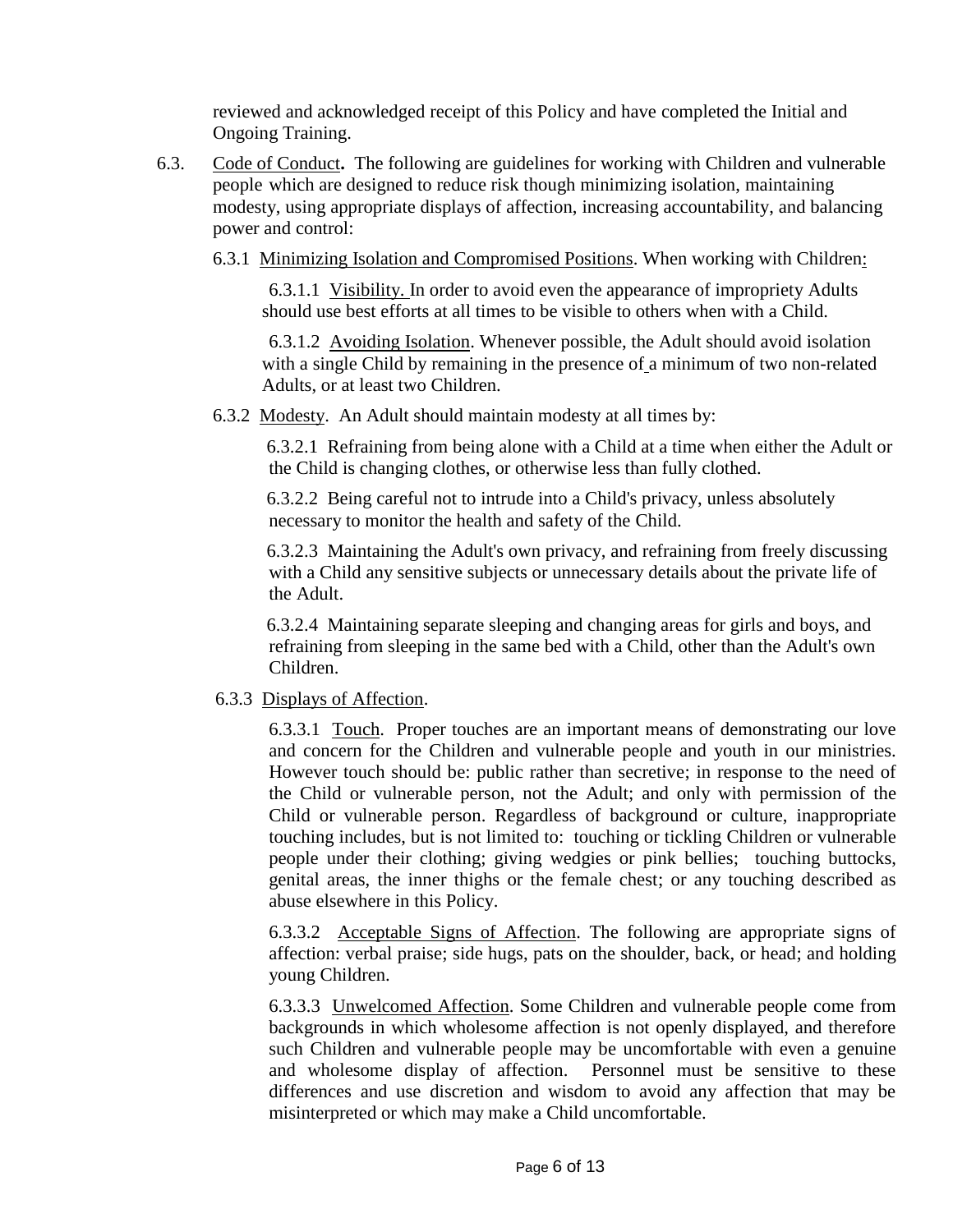6.3.4 Increased Accountability. All FGM Personnel are expected to interact with Children and vulnerable people in a mature, capable, safe, caring and responsible manner with a high level of accountability. All are responsible for giving and accepting feedback from others in order to maintain a high level of professionalism and integrity in interactions with Children and vulnerable people. When ministry to a child involves one-on one contact, the following procedures should be followed:

6.3.4.1 Advance Notification to Parents when Isolation is Unavoidable. When ministry requires one adult and one Child (such as in the case of counseling) the Adult should be accountable to other Adults and parents must be notified in advance.

6.3.4.2 Parental Permission. FGM personnel shall obtain parental permission for each Child prior to any activities, such as a retreat, youth activity, transporting a Child, keeping a Child after school, tutoring, overnights, and similar activities.

6.3.4.3 Use of Technology. Whenever reasonably available, technology should be used to protect Children and vulnerable people from abuse or exploitation

6.3.5 Balancing Power and Control. When working with Children and vulnerable people balance the age, size, strength, power and authority between staff and Children and vulnerable people to help to lower risk. This can be done by sending two of the same age Children to the bathroom together with an adolescent or Adult helper, dropping off siblings together last in a carpool, or having a friend play in the room while talking to a Child after school.

6.3.5.1 Discipline. All discipline administered to a Child shall be corrective rather than punitive. The following should be avoided: derogatory name-calling, ridicule, humiliation or shaming, publically singling out a Child for negative treatment or exclusion, yelling or belittling, hitting, slapping, or pushing. Corporal punishment may be administered only by a parent to his/her own Child.

6.3.5.2 Verbal interaction should be used to encourage and support rather than shame, belittle, humiliate, threaten, or be derogatory. Comments that relate to body development are never appropriate. Also to be avoided are sexual jokes, inappropriate secrets, and discussion of sexual activity or desires.

6.3.5.3 Bullying by other Children and vulnerable people. The following actions of one Child to another should be avoided: bullying, hazing, derogatory name-calling, ridicule, or humiliation, publically singling out another Child for negative treatment or exclusion, Child – to - Child inappropriate sexual touch, inappropriate sexually explicit language, showing of sexually explicit images, hitting, slapping, pushing, holding against their will, or otherwise assaulting another Child.

#### 6.4 Reporting Violations of this Policy

6.4.1Reporting within FGM**.** Any FGM Personnel ("Reporter") who have reason to believe or suspect for any reason (including but not limited to (i) the report of the Victim, (ii) the Reporter's own observations, and/or or (iii) any information received from a third party) that any Child is currently, or has historically been the victim of Child Abuse by another FGM Personnel or anyone else associated with FGM (such as a FGM partner who is or was working with FGM at the time of the Abuse) shall be obligated to report the Child Abuse in strict compliance with this Policy. This reporting obligation is not contingent on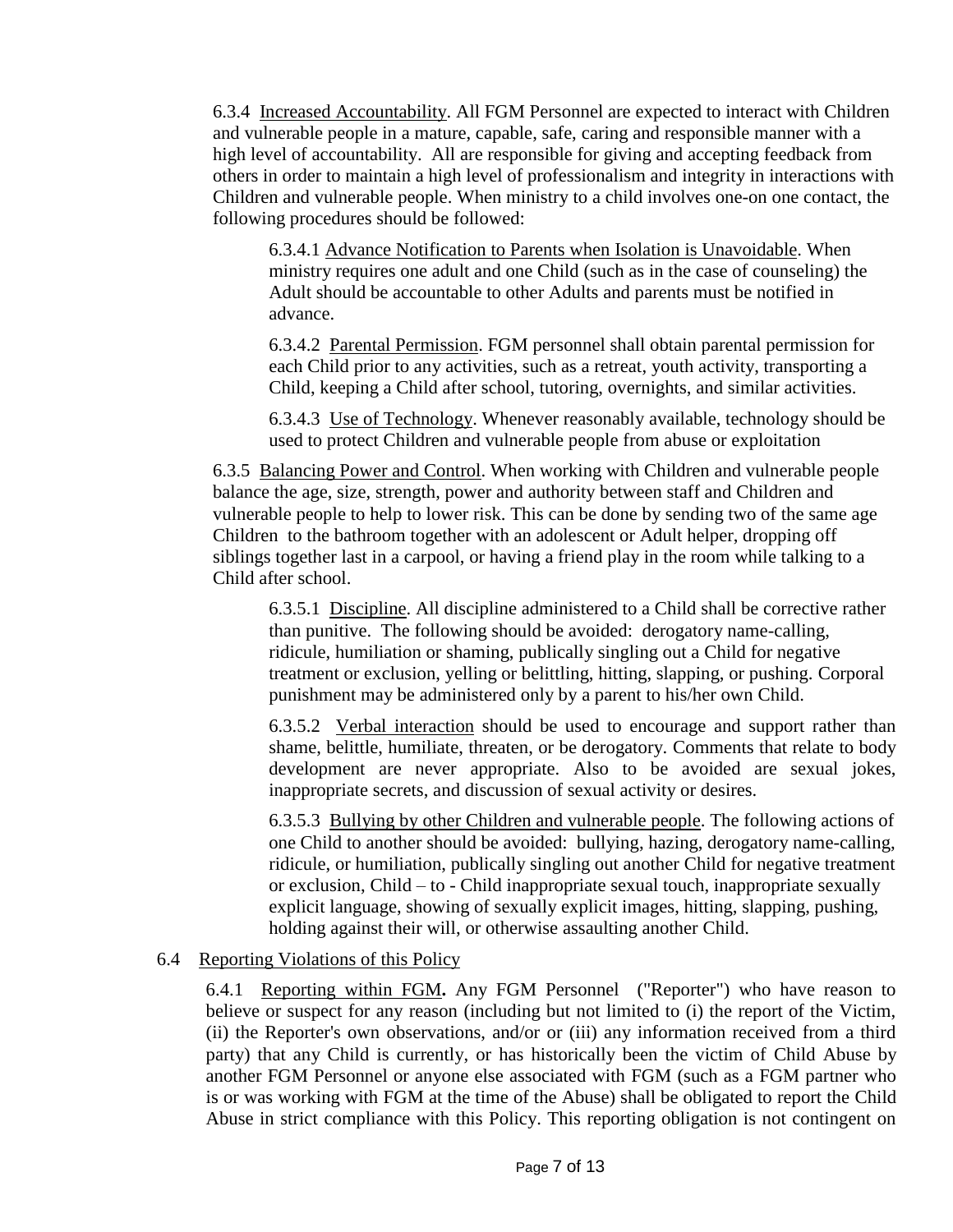the perceived validity or severity of the Child Abuse. The Reporter shall refrain from conducting any investigation of the allegations, and shall do the following:

6.4.1.1 Immediately Report to Supervisor. Report the incident or suspicion immediately to Reporter's supervisor if there is one, and to the FGM Managing Director. If neither the Reporter's supervisor nor the FGM Managing Director is not available (or if the Supervisor or FGM Managing Director is the Accused), then Reporter shall report to the Senior Pastor of Faith Church, Lafayette, Indiana.

6.4.1.2 Confidentiality. Once the Report has been made to FGM, except as required by law or this Policy, Reporter shall keep the matter confidential.

6.4.2 Reporting to Outside Authorities. FGM will make any reports required by law to the appropriate officials in the jurisdiction and residence of the Accused and the Victim, and (if different) also in the country where the incident occurred.

#### 6.5 Investigative Protocol for a violation of this Policy.

 6.5.1 Process; Reporting and Immediate Action All reports alleging abuse or the discovery of abuse must be verbally communicated immediately (i.e. as soon as possible that same day), by phone or in person to the supervisor, or if the supervisor is implicated or the case warrants special handling to the next person of great authority; and then also in writing to the Managing Director of as soon as possible, but in any case, no later than 36 hours later.

> 6.5.1.1 The Reporter hearing an allegation of abuse, witnessing abuse, or having reason to suspect abuse, should complete the Incident Report form which includes the following information:

- (1) Name of person reporting
- (2) Date and time of all meetings
- (3) Reasons for the initial suspicion
- (4) Alleged victim's name and parent's name(s)
- (5) Nature or extent o injury (if any)
- (6) Present location of the child
- (7) Alleged perpetrator's name
- (8) How the information was obtained
- (9) Who was contacted and when
- (10) Details of what was reported or suspected (dates, times, places, specifics of what happened)
- (11) Data gathered during the investigation
- (12) Basis/rationale for why there was or was not "reason to believe" that child abuse or child neglect occurred
- (13) If there was a report to any government agency or law enforcement agency, the date and time of such report
- (14) Date of writing the report

6.5.1.2 In addition to reporting as specified above, the Reporter who observes or receives a report of child abuse, shall observe the following guidelines: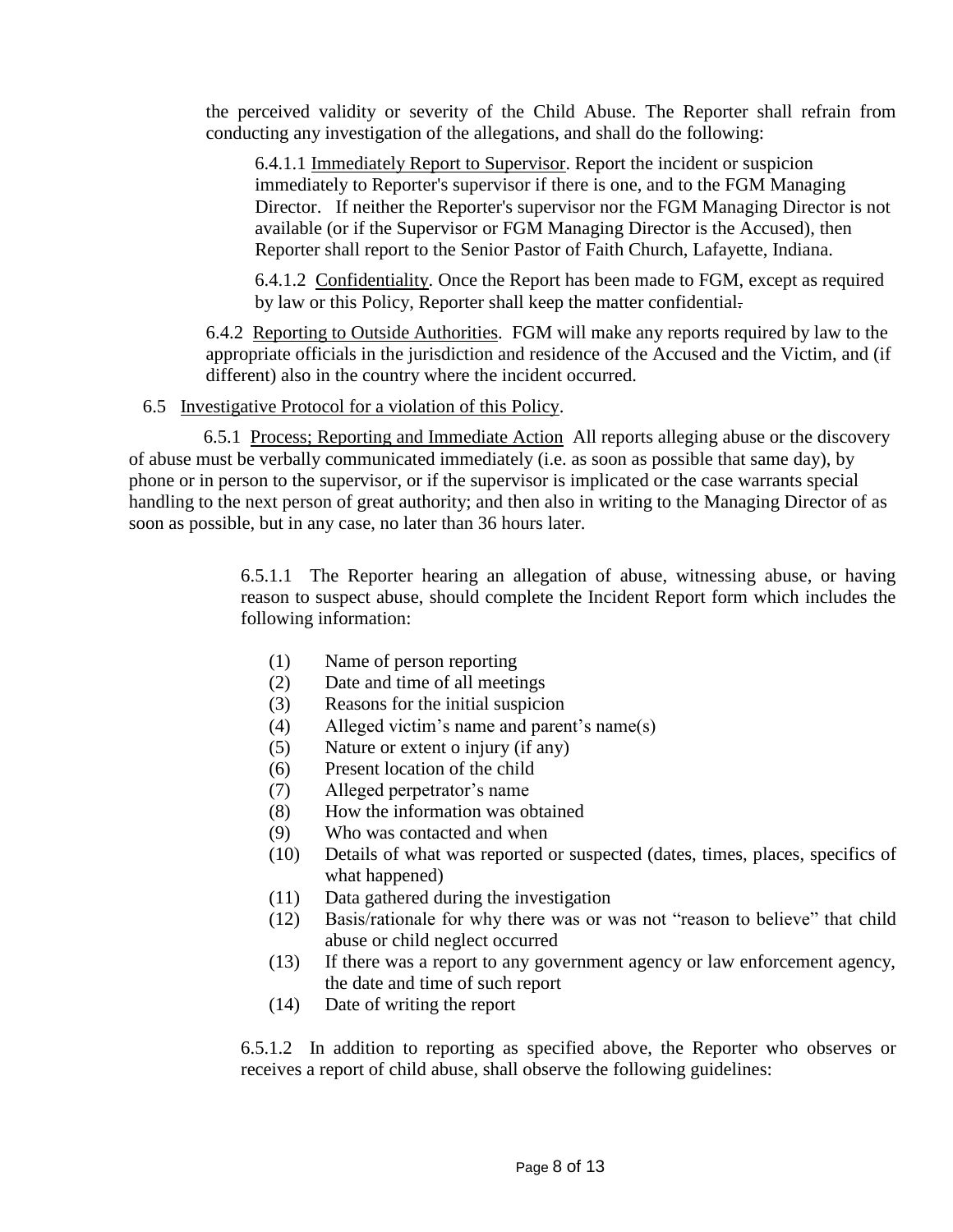- (1) Do not panic or overreact to the information reported by a minor or an adult.
- (2) Do not challenge, argue with, refute, or criticize the minor, or state to the minor any conclusion that the minor simply was wrong or misunderstood what actually happened.
- (3) In every way, respect the privacy of the minor who made the report. After having a second adult present be sure that any discussions concerning child abuse or child neglect take place at a location which is strictly private and where no one other than said two adults can overhear the discussion.
- (4) All reports of abuse must be handled in a quiet and confidential manner and no disclosure should be made to any persons other than as provided in this policy.
- (5) Be very sensitive to the emotional needs of the minor and try to relieve the stress and anxiety which accompany an abuse situation.

6.5.1.3 When the Managing Director of FGM receives a report about abuse, the first question to answer will be whether there is "reason to believe" that abuse has occurred such that there would be a reasonable cause for further investigation. If so, the Managing Director of FGM, in consultation with the supervisor involved, if any, shall proceed as follows:

- (1) If the alleged perpetrator is involved in a FGM ministry or activity:
	- (A) Decide what needs to be done immediately to protect the victim(s). This will be done as discreetly and respectfully as possible.
	- (B) Decide how to confront the alleged perpetrator and remove him/her from ministry with minors or involvement with minors. This may include the reassignment or suspension of the alleged perpetrator during the investigation and will be done as discreetly and respectfully as possible. Such removal, and or suspension is not tantamount to a finding or conclusion that the alleged perpetrator is guilty.
	- (C) Decide the appropriate investigation process.
	- (D) Decide the best way to immediately notify the alleged victim's parents about the allegations and the investigation process.
	- (E) Report to the authorities when required or proper. The Managing Director of FGM shall remain in communication with legal counsel to be sure that the knowledge of the requirement of applicable law remains current (including necessary updating to this policy and its attachments).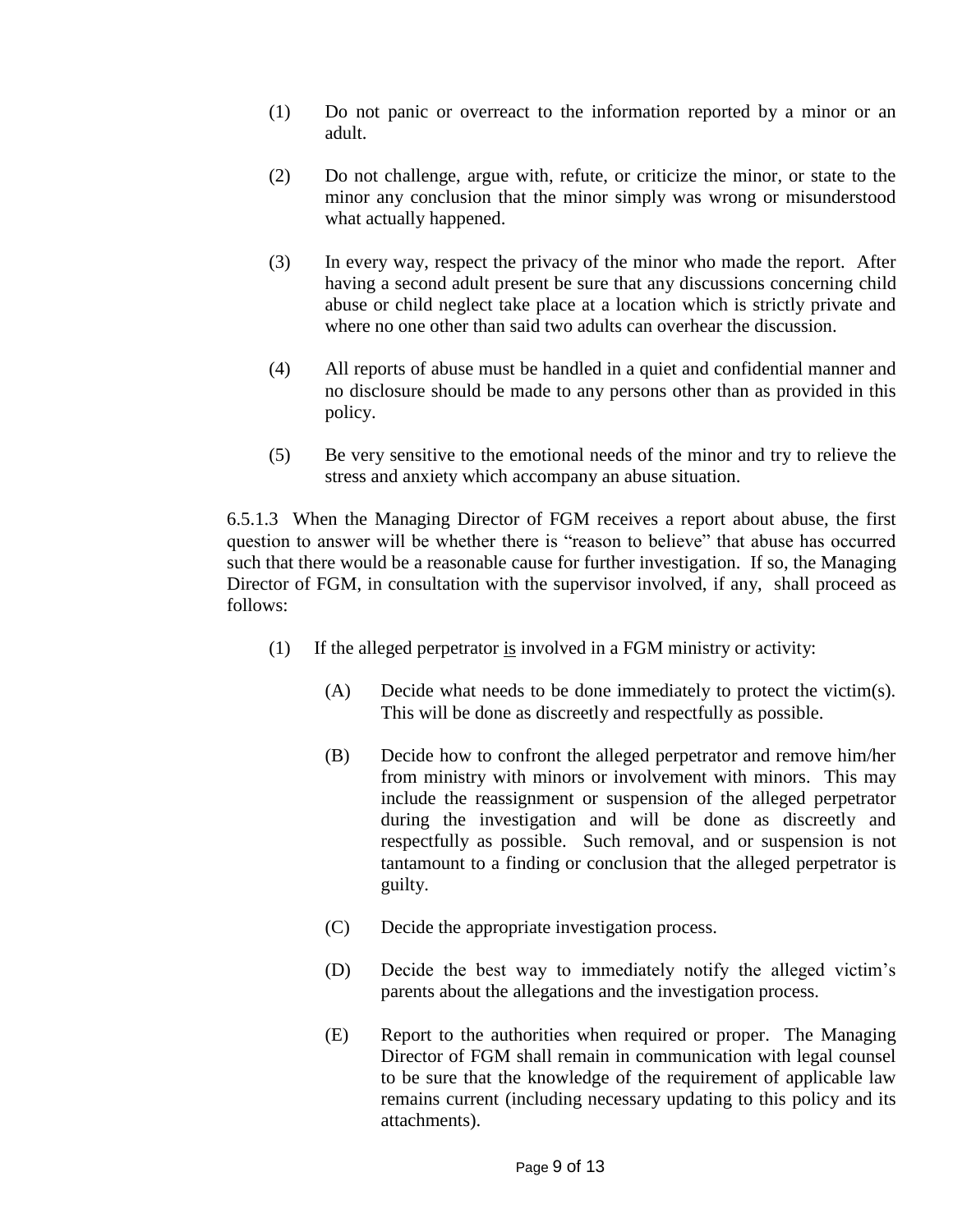- (2) If the alleged perpetrator is not involved in a FGM ministry or activity:
	- (F) Decide what needs to be done immediately to protect the victim(s). This will be done as discreetly and respectfully as possible.
	- (G) Decide the appropriate investigation process.
	- (H) Decide the best way to immediately notify the alleged victim's parents about the allegations and the investigation process.
	- (I) Report to the authorities when required or proper The Managing Director of FGM shall remain in communication with legal counsel to be sure that the knowledge of the requirements of applicable laws remains current (including necessary updating to this policy and its attachments).

#### 6.5.2 Investigation

6.5.2.1 When further investigation is appropriate, the Managing Director of FGM or his designee(s) will investigate the allegations and assist with the resolution of the case. Those investigating will thoroughly investigate all allegations, reports, acts and/or suspicions. They will also try to determine if there are other victims.

6.5.2.2 The investigators will prepare a written report of their investigation to be used as the Managing Director of FGM determines.

6.5.2.3 An investigation that has been opened it will be considered complete when the following are completed:

(1) The Incident Report specified above has been filed with the Managing Director of FGM and the director of human resources of Faith Ministries.

(2) The investigation has been completed and a decision has been reached.

(3) If applicable, the report to a government agency or a law enforcement agency has been made.

6.5.3 Cooperation. All FGM Personnel are required to fully cooperate with any investigation as a condition to his or her continued employment or association with FGM.

 6.6 Outcomes of Investigations and Resulting Administrative Actions by FGM The actions that will be taken by FGM at the culmination of an investigation of a reported incident will depend upon the findings as follows: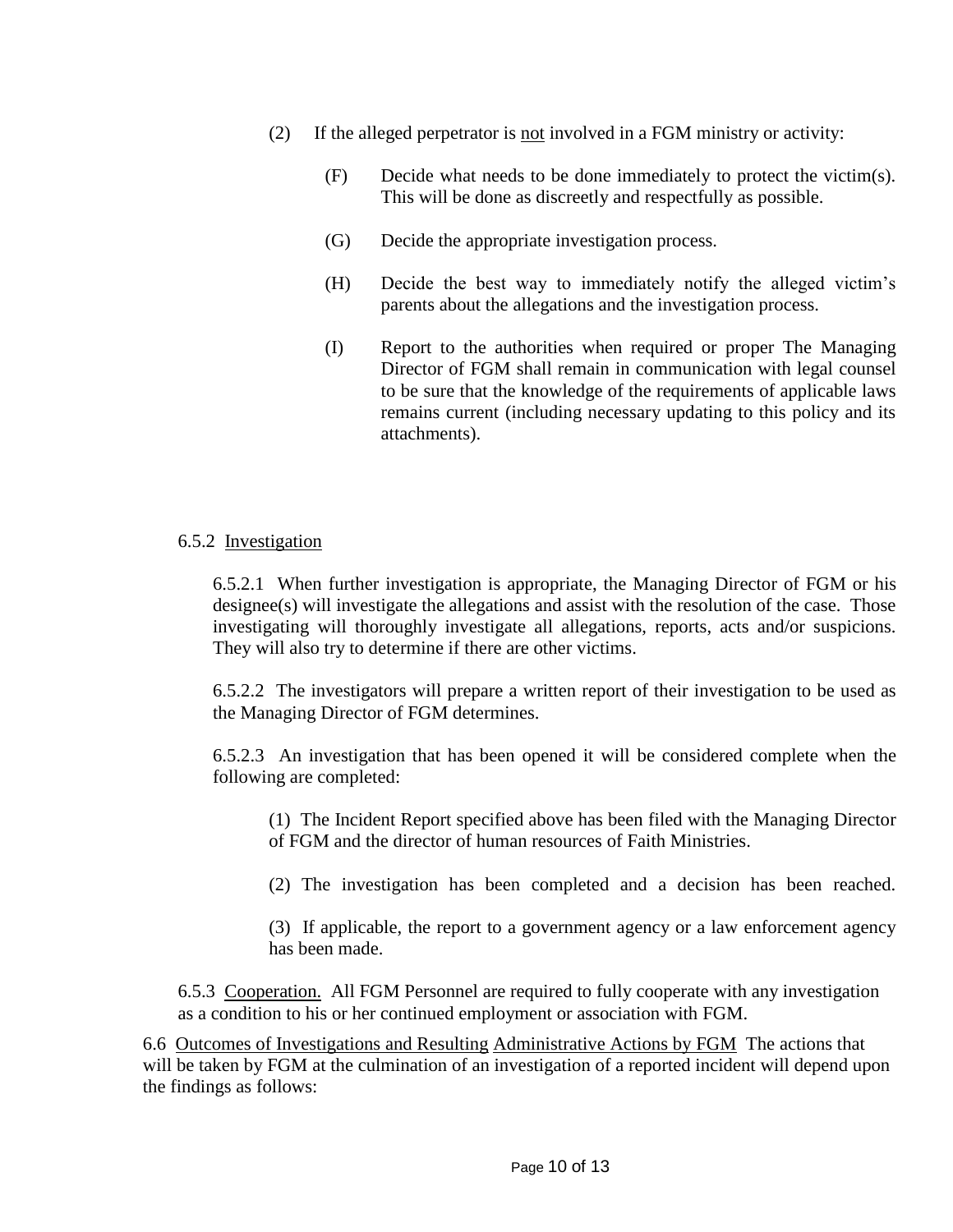6.6.1 Finding that Child Abuse was Committed. When, at the culmination of the investigation, the credibility of the reporter and of the report have been substantiated and the report sufficiently corroborated to conclude that the Accused did in fact engage in Child Abuse or Abuse of a Vulnerable Person, FGM will take administrative action in accordance with this Policy, depending upon the type of Abuse, as follows:

6.6.1.1 Sexual Abuse. If the Accused engaged in Sexual Abuse, then FGM will do the following:

6.6.1.1.1 Termination. The Accused will be terminated without the opportunity to resign.

6.6.1.1.2 Classify Accused as Ineligible for future Service. The Accused will not be eligible for future service with FGM, nor allowed to be present on any property owned or occupied by FGM in the future.

6.6.1.1.3 Spouse of Accused Asked to Resign. Where the Accused is married to a spouse who is also an FGM personnel ("Spouse"), the Spouse shall be given an opportunity to resign in good standing, but if the Spouse does not do so, the Spouse shall also be terminated from FGM.

6.6.1.1.4 Notify Sending Church. In order to provide proper accountability, notice describing the accusation and the ultimate determination by FGM will be sent to the sending church for the Accused.

6.6.1.1.5 Change Employment History for Accused. In cases where Sexual Abuse is determined after the Accused has resigned or retired from FGM, FGM's records shall be changed retroactively to accurately reflect this new information.

6.6.1.1.6 Special Consideration for Minors. Any Accused who committed Sexual Child Abuse before the age of 18 will be evaluated on a case-by-case basis, taking into account such factors as age, seriousness of the offense, acknowledgement of responsibility, and effectiveness of any treatment.

6.6.1.1.7 References. Accurate employment references will be provided to other organizations considering employment of the Accused. If FGM becomes aware that the Accused is later employed by another organization where the Accused has access to Children or vulnerable people, FGM will promptly disclose to such organization the reasons for the termination of the Accused.

6.6.1.1.8 Follow-up Care. FGM will make mental and spiritual health services available to the Accused, the Accused's family, the Victim, and others identified as being in need of such services.

6.6.1.1.9 Record of Outcome. A Statement of Findings will be filed in FGM's records.

6.6.1.2 Non-Sexual Abuse. If the Accused engaged in Abuse or Neglect, but not Sexual Abuse, then FGM will do the following:

6.6.1.2.1 Action Plan. An "Action Plan" will be put in place by FGM to provide accountability, mentoring, and counseling to the Accused in an effort to correct the behavior and to treat its causes. Failure to comply with the terms of the Action Plan will result in termination from FGM.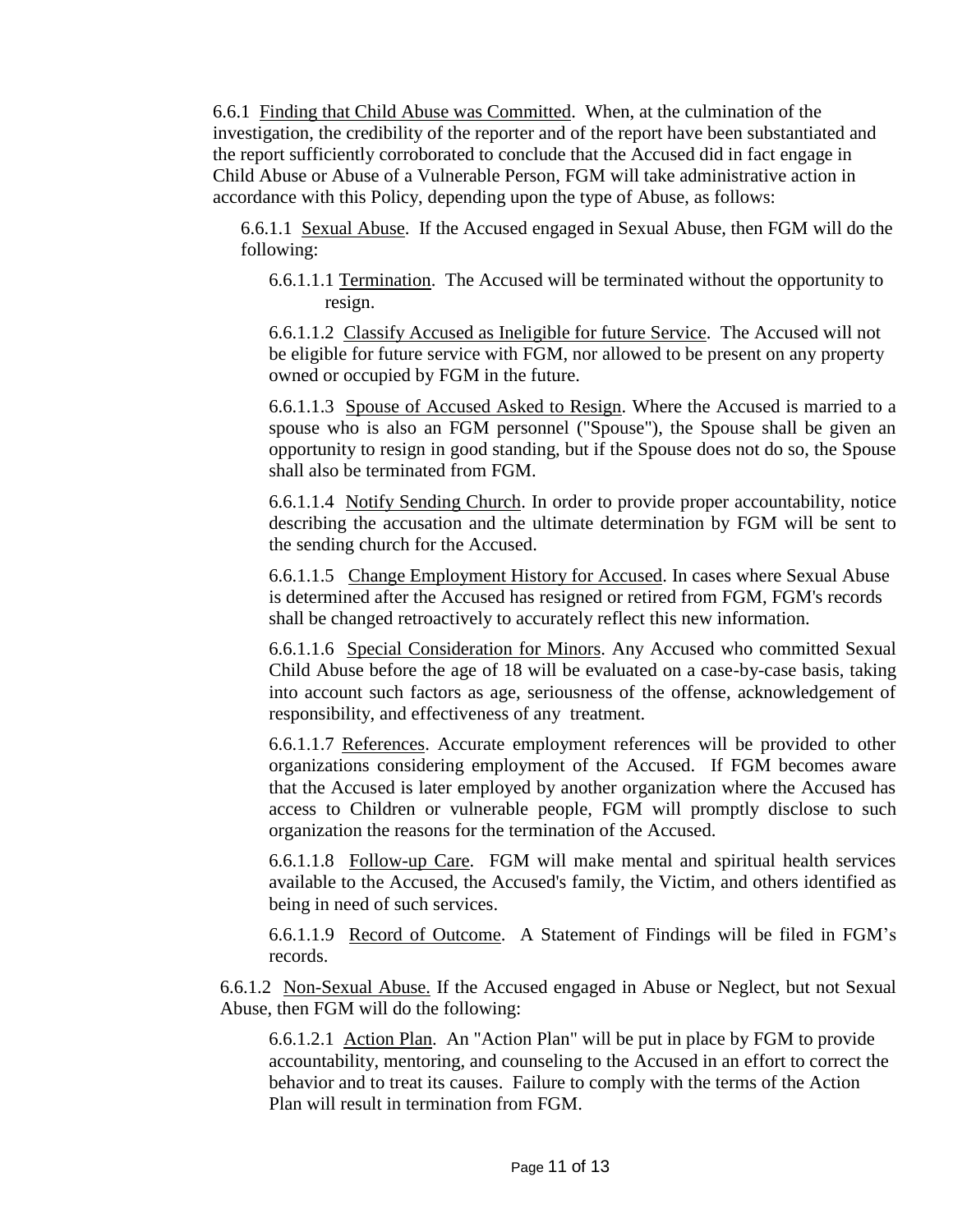6.6.1.2.2 Termination. FGM reserves the right to terminate the Accused's relationship with FGM at its discretion based on the circumstances of a particular case. In cases of termination, later application and restoration to service in an assignment not related to Children or vulnerable people may be possible if the behavior and its causes were effectively treated.

6.6.1.2.3 References. Accurate employment references will be provided to other organizations considering employment of the Accused. If FGM becomes aware that the Accused is later employed by another organization where the Accused has access to Children and vulnerable people, FGM will promptly disclose to such organization the reasons for the termination of the Accused.

6.6.1.2.4 Follow-up Care. FGM will direct all involved to biblical counseling and recommend other appropriate services to the Accused's family, the Victim, and others identified as being in need of such services.

6.6.1.2.5 Record of Outcome. A Statement of Findings will be filed in FGM's records.

6.6.2 Finding that Abuse or Neglect Not Confirmed. If there is no substance to the allegations or FGM has been unable to sufficiently validate the victim's character and/or report, then FGM will:

6.6.2.2 Provision of Assistance for Restoring the Good Name of the Accused. FGM will work with the Accused to restore his or her good name and reputation and to create a workable plan for the future so that the Accused can effectively resume his or her job duties and ministry responsibilities.

6.6.2.1 Follow-up Care. FGM will direct all involved to biblical counseling and recommend other appropriate services to the Accused, the Accused's family, the Victim, and others identified as being in need of such services.

6.6.2.3 Record of Outcome. A Statement of Findings will be filed in FGM's records.

6.6.3 Inconclusive Findings. If the victim's character has been sufficiently validated for FGM to conclude that the reported abuse did occur, but there is not sufficient corroborating information to conclude that the offender is as named in the victim's report.

6.6.3.1 Follow-up Care. FGM will direct all involved to biblical counseling and recommend other appropriate services to the Accused, the Accused's family, the Victim, and others identified as being in need of such services.

6.6.3.2 Record of Outcome. A Statement of Findings will be filed in FGM's records.

6.6.4 Finding of Inappropriate Behavior but not Abuse. Where the Victim's character has been sufficiently validated and the report sufficiently corroborated for FGM to conclude that inappropriate behavior did occur, that while serious in nature does not meet FGM's definition of Abuse or Neglect, then FGM will handle the matter as "inappropriate behavior." This category is also utilized when inappropriate sexual behavior occurs between two minors less than three years (1095 days) apart in age, and there is not significant threat or coercion.